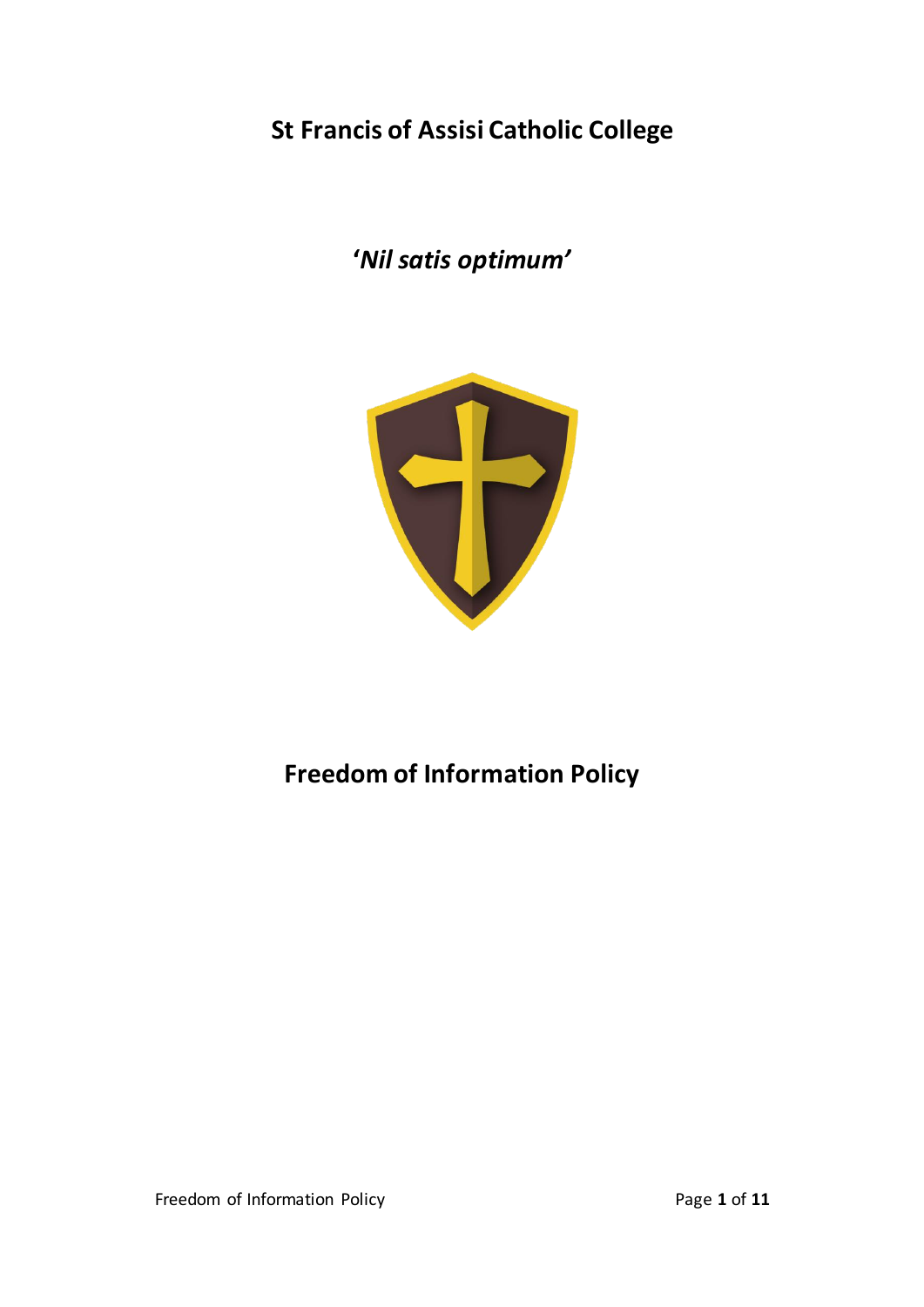## **Control Sheet**

| <b>Version number</b>        | $01 -$ New Policy                                                                                                                                                                                                                                                                                                                                                                                                                                                                   |  |
|------------------------------|-------------------------------------------------------------------------------------------------------------------------------------------------------------------------------------------------------------------------------------------------------------------------------------------------------------------------------------------------------------------------------------------------------------------------------------------------------------------------------------|--|
| Original date approved       | $N/A$ – New Policy - amended to ensure compliance with:<br>Walsall Council (Mazars) Financial Audit Report November 2020:<br>'The policy did not include details of who approved the policy/date<br>of approval, who reviewed it and when the next review date<br>should be. The auditors noted that there was a risk where<br>documents are not reviewed regularly, there is a risk of ineffective,<br>inefficient, and/or out dated working practices being adopted by<br>staff.' |  |
| <b>Current date approved</b> | Expected date for approval following consultation 20 <sup>th</sup> May 2021                                                                                                                                                                                                                                                                                                                                                                                                         |  |
| <b>Approved by</b>           | Governors' Curriculum Committee                                                                                                                                                                                                                                                                                                                                                                                                                                                     |  |
| <b>Date of next review</b>   | May 2023                                                                                                                                                                                                                                                                                                                                                                                                                                                                            |  |
| <b>Status</b>                | Under consultation                                                                                                                                                                                                                                                                                                                                                                                                                                                                  |  |
| <b>Policy owner</b>          | <b>Business Manager</b>                                                                                                                                                                                                                                                                                                                                                                                                                                                             |  |
| <b>Policy location</b>       | <b>Staff Shared Area</b>                                                                                                                                                                                                                                                                                                                                                                                                                                                            |  |
| <b>Target group</b>          | Staff, parents, public, external accountability agencies                                                                                                                                                                                                                                                                                                                                                                                                                            |  |
| <b>Consultation</b>          | <b>College Union Representatives and Staff</b>                                                                                                                                                                                                                                                                                                                                                                                                                                      |  |

| <b>Document History:</b> |                   |               |                          |
|--------------------------|-------------------|---------------|--------------------------|
| Version                  | Date of<br>review | <b>Author</b> | <b>Note of revisions</b> |
|                          |                   |               |                          |
|                          |                   |               |                          |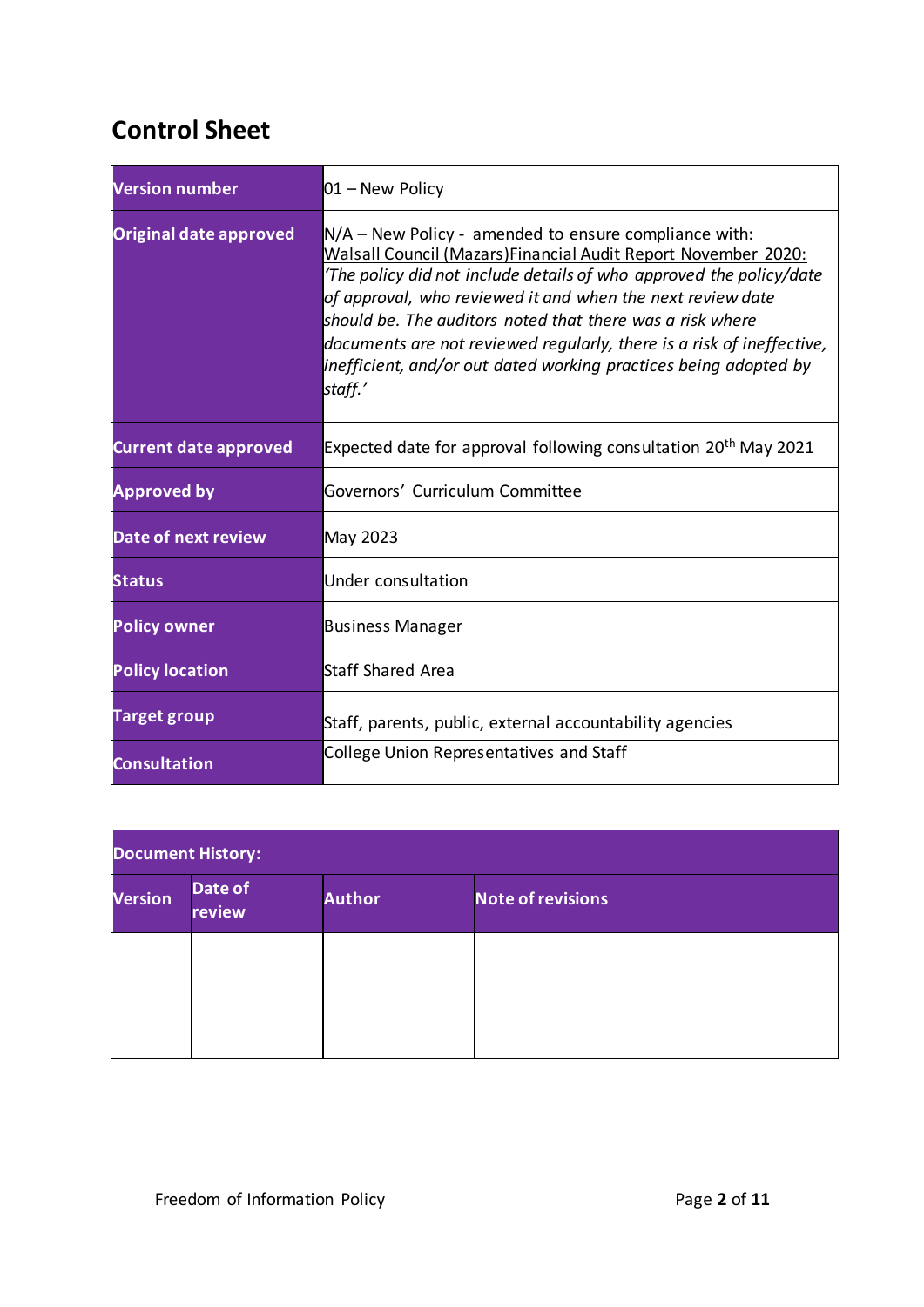| <b>Associated documents:</b>                                                   |                                         |  |
|--------------------------------------------------------------------------------|-----------------------------------------|--|
| <b>College Policies</b>                                                        | Records Retention Guidance<br>$\bullet$ |  |
| <b>General Data Protection Regulation</b>                                      |                                         |  |
| <b>ICT Acceptable Use</b>                                                      |                                         |  |
| E-Safety                                                                       |                                         |  |
| Whistleblowing                                                                 |                                         |  |
| lOther                                                                         |                                         |  |
| <b>Privacy Notices</b>                                                         |                                         |  |
| Data Collection (annually to parents to                                        |                                         |  |
| confirm information we hold)                                                   |                                         |  |
| Subject Access Requests and Data                                               |                                         |  |
| <b>Sharing Request Form</b>                                                    |                                         |  |
| Links to:                                                                      |                                         |  |
| <b>Statutory guidance</b>                                                      |                                         |  |
| Freedom of Information Act 2000 and guidance from the Information<br>$\bullet$ |                                         |  |
| Commissioners Office - https://ico.org.uk/for-organisations/guide-to-          |                                         |  |
| freedom-of-information/                                                        |                                         |  |
| General Data Protection Regulation-Data Protection Act 2018<br>$\bullet$       |                                         |  |
| Non-statutory guidance                                                         |                                         |  |
| Gov.uk Guide to the General Data Protection Regulation                         |                                         |  |

• [Information Commissioner's](https://www.google.com/search?q=information+commissioner%27s+office&oq=%E2%80%A2%09Information+Commissioner%E2%80%99s+Office&aqs=chrome.1.69i57j0i22i30l9.1765j0j7&sourceid=chrome&ie=UTF-8) Office

## **Contents**

| <b>Contents</b>                                                        | Page |
|------------------------------------------------------------------------|------|
| Policy statement<br>1.                                                 | 3    |
| Scope and purpose                                                      | 5    |
| Roles and responsibilities<br>3.                                       | 5    |
| 4. Procedures                                                          | 5    |
| What a publication scheme is and why it has been developed<br>5.       | 5    |
| 6. The method by which information published under this scheme will be | 6    |
| made available (refer to Appendix A)                                   |      |
| 7. Charges which may be made for information published under this      | 6    |
| scheme (refer to Appendix B)                                           |      |
| 8. Written requests                                                    | 7    |
| 9. Complaints                                                          | 7    |
| 7<br>10. Policy Review                                                 |      |
| 8<br>Appendix A: Information to be published                           |      |
| Appendix B: Schedule of charges<br>11                                  |      |

## **1. Policy statement**

The Freedom of Information Act 2000 provides public access to information held by public authorities. This publication scheme commits Saint Francis of Assisi Catholic College (referred to forthwith as 'the College') to make information available to the public as part of its activities as an organisation.

It must do this in two ways as:

• public authorities are obliged to publish certain information about their activities.

Freedom of Information Policy **Page 3** of 11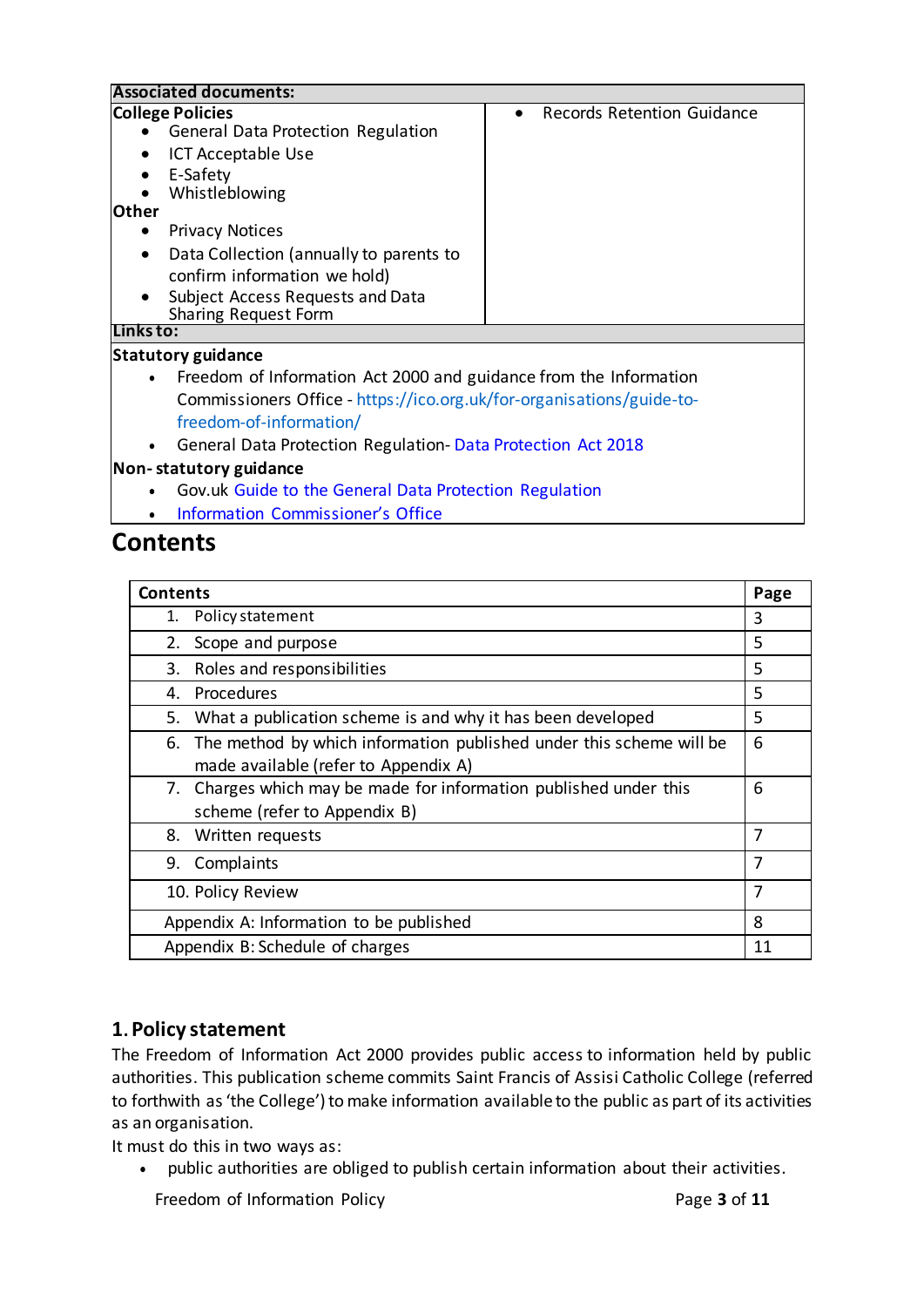• members of the public are entitled to request information from public authorities.

The College is committed to being open and transparent and aims to publish as much information as possible on its website; but if there is any other information that any individual or organisation (referred to here to forthwith as 'the Enquirer') may require they should email [gdpr@stfrancis.cc](mailto:gdpr@dalp.org.uk) or write to:

Data Protection Officer St Francis of Assisi College Erdington Road Aldridge Walsall WS9 0RN

The Enquirer making a request should include:

- A name this may be an individual or an organisation.
- An address, telephone number and email address.
- A preferred method of response to the request.
- A brief explanation they are requesting the information this might make it easier for the College to respond to the request in the most helpful or appropriate way.

All requests will be acknowledged within five working days of receipt and the Enquirer making the request will be advised when they may expect the information from the College; please refer to section 7 below for the charges which may be payable for the information requested. The College will confirm in writing when a charge is likely to be payable to ascertain if the Enquirer making the request would like to continue with it.

All requests will be responded to within the 20 school days which is in accordance with the statutory time limit. There may be times when the information cannot be supplied and the College will confirm this in writing where it applies to any request. The Enquirer has the right to appeal the decision in writing in the first instance and this will be reconsidered under the College Complaints Procedure; after this stage , if the Enquirer making the request feels the decision of the College is unreasonable, they may contact the Information Commissioner's Office a[t www.ico.org.uk](http://www.ico.org.uk/) or write to:

Information Commissioner's Office Wycliffe House Water Lane Wilmslow Cheshire SK9 5AF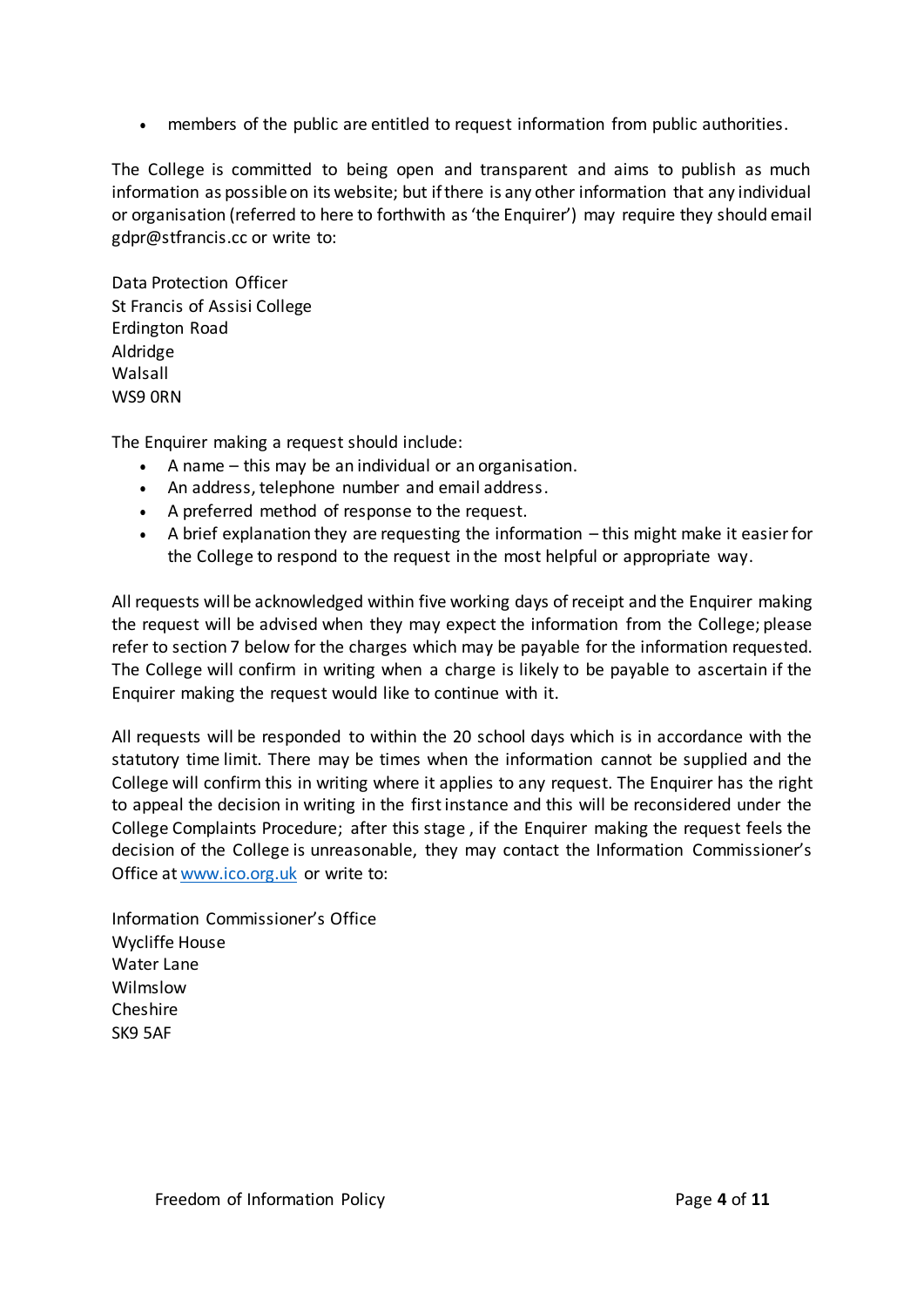## **2. Scope and purpose**

The College recognises its duty to:

- Provide advice and assistance to anyone requesting information. We will help enquirers to put more complex requests into writing so that they can be handled.
- Inform enquirers whether or not we hold the information they are requesting (the duty to confirm or deny), and provide access to the information we hold in accordance with the procedures laid down.
- Ensure that all classified personal data, including electronic and paper copies, are held securely, transferred securely and only to authorised individuals or agencies.

The College fully accepts that failure to comply may result in an investigation and/or fines from the Information Commissioner (ICO).

## **3. Roles and responsibilities**

The Head Teacher, who is accountable to the Governing Body, has overall responsibility for the effective operation of this Policy and for ensuring compliance with the relevant statutory framework.

## **4. Procedures**

The Freedom of Information Act deals with requests for non-personal data held by the College.

Any person has a legal right to ask for access to information held. They are entitled to be told whether the College holds the information and to receive a copy, subject to certain exemptions.

The information which the College routinely makes available to the public is included in the Freedom of Information Publication Scheme. Requests for other information should be dealt with in accordance with the guidance below. While the Act assumes openness, it recognises that certain information is classified. There are exemptions to protect this information.

## **5. What a publication scheme is and why it has been developed**

This publication scheme commits the College to make information available to the public as part of its normal business activities. The information covered is included below where this information is held by the College.

The scheme commits the College:

- To proactively publish or otherwise make available as a matter of routine, information, including environmental information, which is held by the College and falls within the classifications below.
- To specify the information held by the College and falls within the classifications below.
- To proactively publish or otherwise make available as a matter of routine, information in line with the statements contained within this scheme.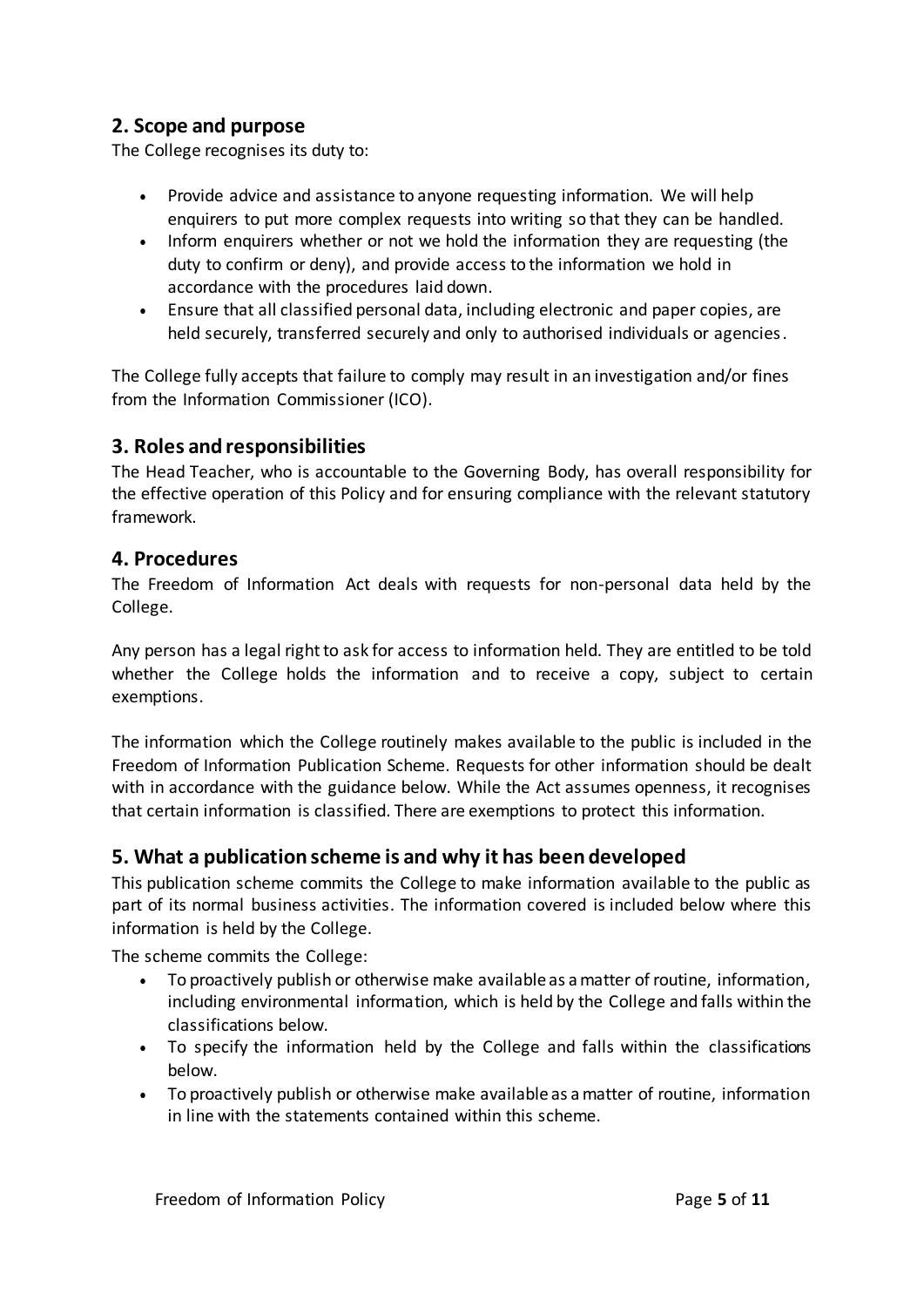- To produce and publish the methods by which the specific information is made routinely available so that it can be easily identified and accessed by members of the public.
- To review and update on a regular basis the information the College makes available under this scheme.
- To produce a schedule of any fees charged for access to information which is made proactively available.
- To make this publication scheme available to the public.

## **6**. **The method by which information published under this scheme will be made available (refer to Appendix A)**

The College will:

- Indicate clearly to the public what information is covered by this scheme and how it can be obtained.
- Where it is within its capability information will be provided on its website. Where it is impracticable to make information available on the website or when an individual does not wish to access the information via the website, the College will indicate how information can be obtained by other means and provide it by those means.
- In exceptional circumstances some information may be available only by viewing in person. Where this manner is specified, contact details will be provided. An appointment to view the information will be arranged within a reasonable timescale.
- Information will be provided in the language in which it is held or in any such other language that is legally required. Where there is a legal requirement to translate any information, the College will do so.
- Obligations under disability and discrimination legislation and any other legislation to provide information in other forms and formats will be adhered to when providing information in accordance with this scheme.

## **7. Charges which may be made for information published under this scheme (refer to Appendix B)**

- The purpose of this scheme is to make the maximum amount of information readily available at minimum inconvenience and cost to the public.
- Charges made by the College for routinely published material will be justified, transparent and kept to a minimum.
- Material which is published and accessed on a website will be provided free of charge.
- Charges may be made for information subject to a charging regime specified by Parliament.
- Charges may be made for actual disbursements incurred such as:
	- photocopying
	- postage and packaging
	- the costs directly incurred as a result of viewing information
- Charges may also be made for information provided under this scheme where they are legally authorised and justified and are in accordance with a published schedule or schedules of fees which is readily available to the public.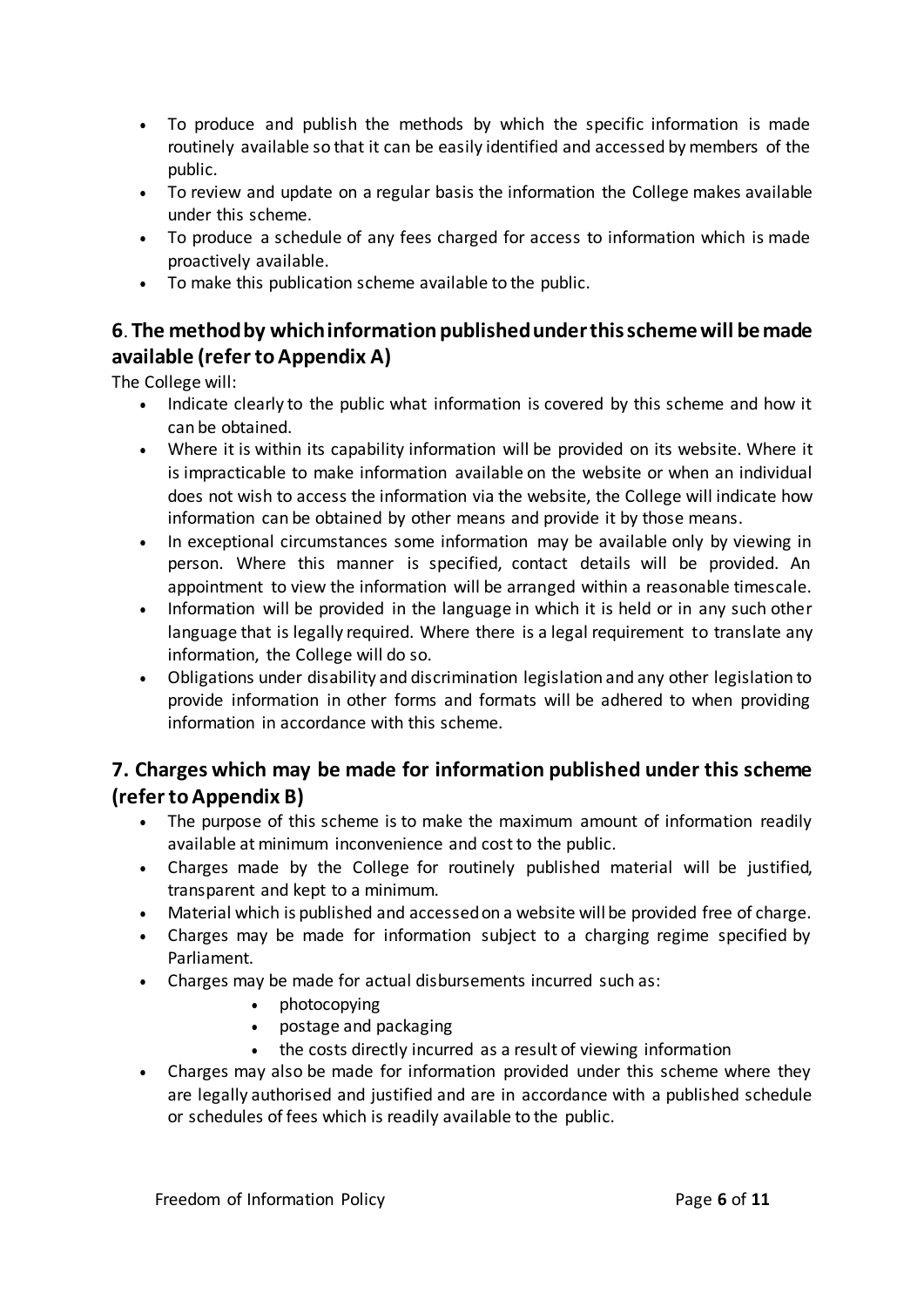• If a charge is to be made, confirmation of the payment due will be given before the information is provided. Payment will be requested prior to provision of the information.

## **8. Written requests**

Information held by a public authority that is not published under this scheme can be requested in writing, when its provision will be considered in accordance with the provisions of the Freedom of Information Act.

### **9. Complaints**

If an Enquirer believes that the College has not complied with their Freedom of Information Act request, a complaint will be dealt with in the first instance under the College Complaints Procedure.

If the complaint remains unresolved under this Policy, the Enquirer can contact the Information Commissioner's Office a[t www.ico.org.uk](http://www.ico.org.uk/) or to write to:

Information Commissioner's Office Wycliffe House Water Lane Wilmslow Cheshire SK9 5AF

### **10. Policy review**

The implementation and impact of this Policy will be reviewed every two years by the Governing Body; this may occur earlier should there be a change in legislation, statutory guidance or an event or incident in the College which makes this necessary. The recognised trade unions will be included in this process.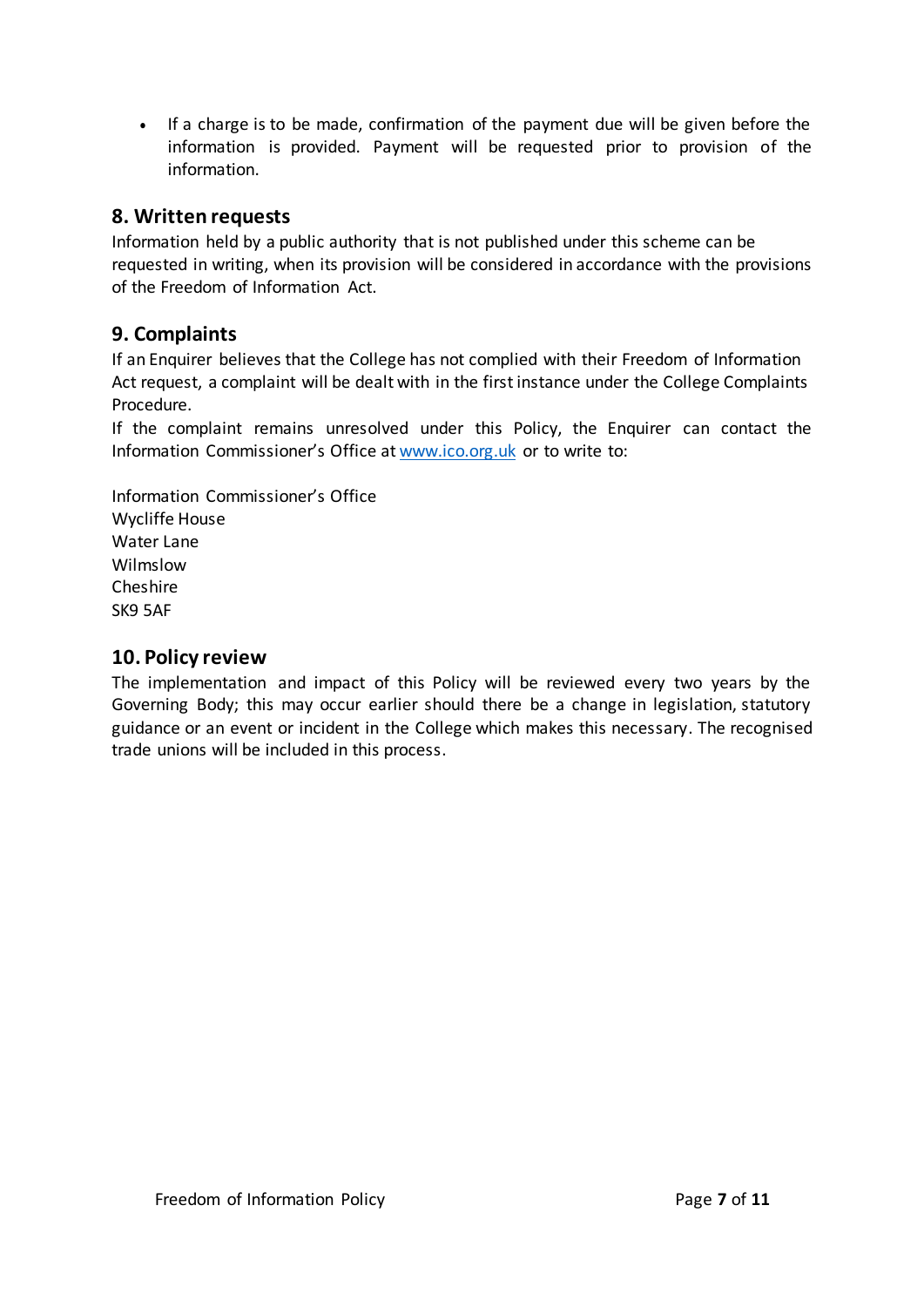## **Appendix A: Information to be published**

| Information to be published                                                                                           | How the information can be obtained                                 |  |
|-----------------------------------------------------------------------------------------------------------------------|---------------------------------------------------------------------|--|
| Who we are and what we do (organisational information, structures, locations and contacts – current information only) |                                                                     |  |
| Who's who in the College<br>Who's who on the College Senior Leadership Team                                           | College website https://www.stfrancis.cc/or hard copy on<br>request |  |
| Who's who on the College Governing Body and the basis of their<br>appointment                                         | College website https://www.stfrancis.cc/or hard copy on<br>request |  |
| Contact details for the Head Teacher and for the College Governing<br><b>Body</b>                                     | College website https://www.stfrancis.cc/ or hard copy on request   |  |
| College prospectus                                                                                                    | College website https://www.stfrancis.cc/ or hard copy on request   |  |
| College Staffing Structure                                                                                            | Hard copy on request                                                |  |
| College session times and term dates                                                                                  | College website https://www.stfrancis.cc/ or hard copy on request   |  |
| College address and contact details                                                                                   | College website https://www.stfrancis.cc/ or hard copy on request   |  |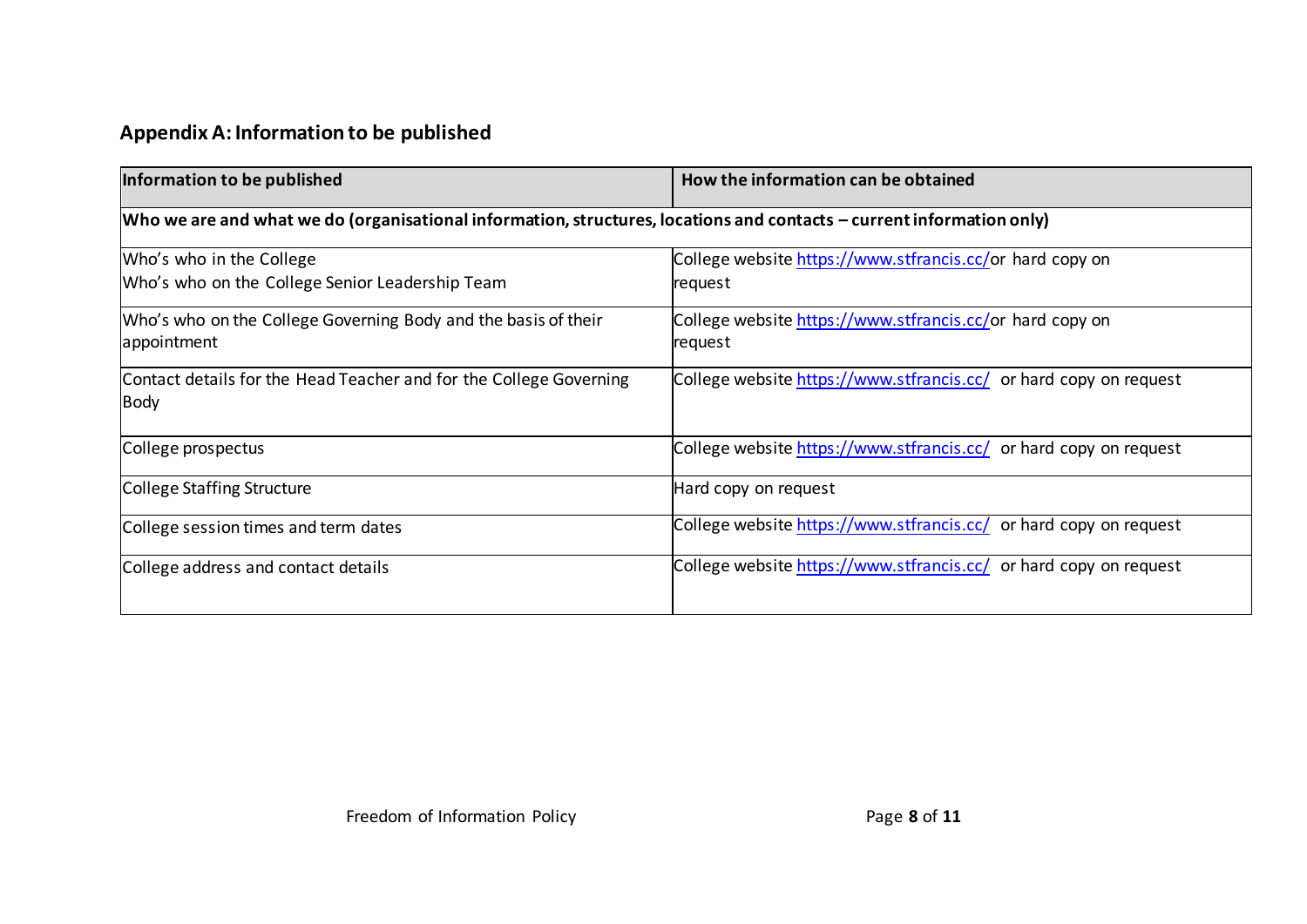| College profile:<br>Performance data<br>Latest Ofsted reports (Summary and Full)<br>Post-nspection action plan                                        | College website https://www.stfrancis.cc/ or hard copy on request |
|-------------------------------------------------------------------------------------------------------------------------------------------------------|-------------------------------------------------------------------|
| (Staff) Performance appraisal and capability procedures adopted by the<br>College                                                                     | Hard copy on request                                              |
| The College's future plans; for example, proposals for any imminent or<br>known consultation on the future of the College, such as a change in status | College website https://www.stfrancis.cc/ or hard copy on request |
| Safeguarding and Child Protection including Prevent Duty                                                                                              | College website https://www.stfrancis.cc/ or hard copy on request |

| How we make decisions (decision making processes and records of decisions – current and previous three years as a minimum)                   |                                                                                                                                         |  |
|----------------------------------------------------------------------------------------------------------------------------------------------|-----------------------------------------------------------------------------------------------------------------------------------------|--|
| Admissions policy/decisions criteria (not individual admission decisions)<br>$\mathsf{\left\lvert}-$ where applicable                        | College website https://www.stfrancis.cc/, or hard copy on request                                                                      |  |
| Minutes of meetings of the College Governing Body (NB this will exclude<br>information that is properly regarded as private to the meetings) | When approved at the subsequent meeting minutes are on the College<br>website at https://www.stfrancis.cc/ or hard copy on request only |  |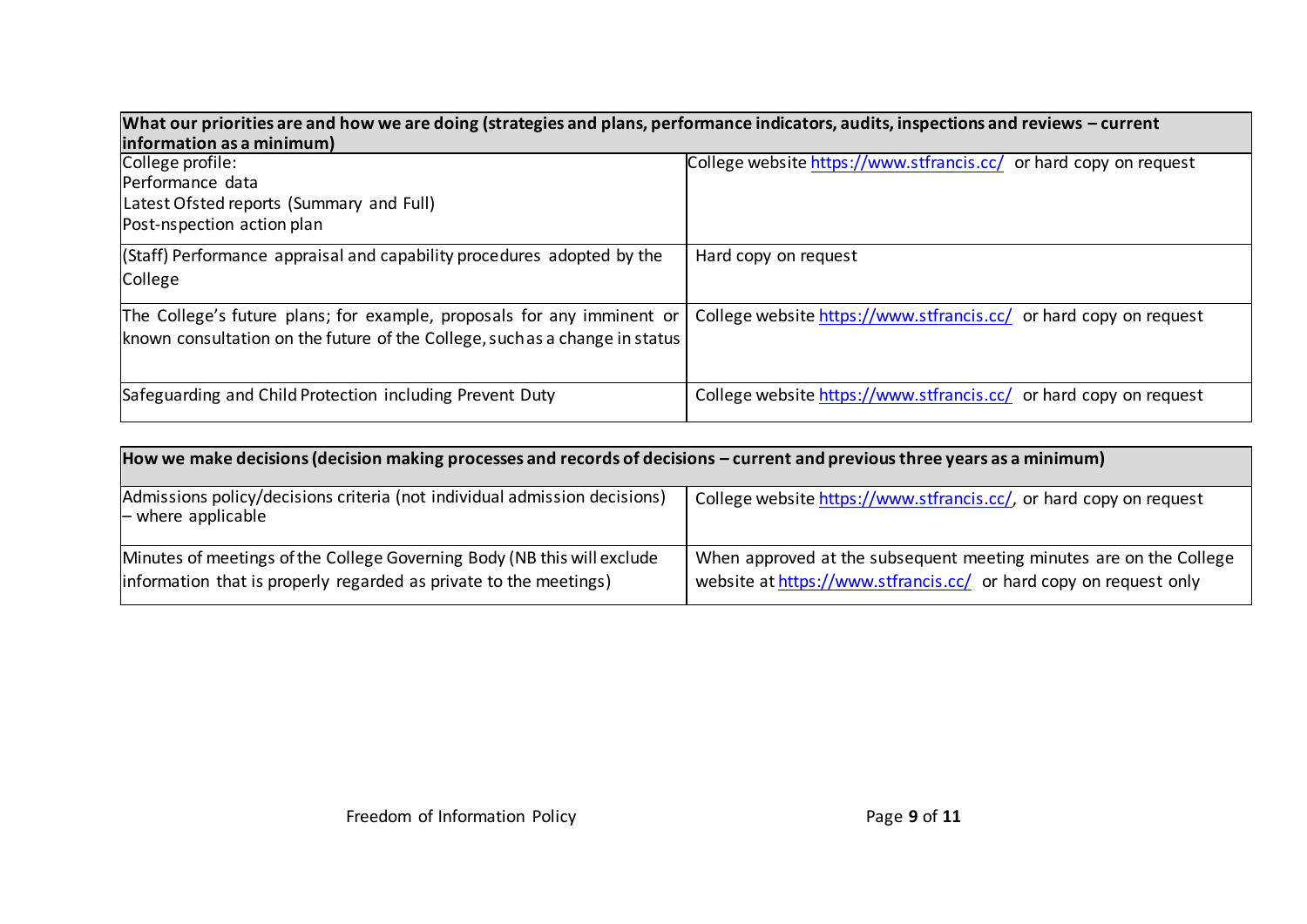| Our policies and procedures (current written protocols, policies and procedures for delivering our services and responsibilit ies)                                                                                                  |                                                                   |  |
|-------------------------------------------------------------------------------------------------------------------------------------------------------------------------------------------------------------------------------------|-------------------------------------------------------------------|--|
| Records management and personal data policies, including:<br>Information security policies<br>Records retention, destruction and archive policies<br>Data Protection/Privacy Statements (including information<br>sharing policies) | College website https://www.stfrancis.cc/ or hard copy on request |  |
| Charging regimes and policies (Charging and Remissions Policy)                                                                                                                                                                      | College website https://www.stfrancis.cc/ or hard copy on request |  |

| Lists and registers – currently maintained lists and registers only                                                                                                                                             |                      |  |
|-----------------------------------------------------------------------------------------------------------------------------------------------------------------------------------------------------------------|----------------------|--|
| Curriculum circulars and statutory instruments                                                                                                                                                                  | N/A                  |  |
| Disclosure logs                                                                                                                                                                                                 | N/A                  |  |
| Asset register                                                                                                                                                                                                  | Hard copy on request |  |
| Any information the College is currently legally required to hold in publicly Specific information, if available on request by hard copy<br>available registers (this does not include the attendance register) |                      |  |

| The services we offer (Information about the services we offer, including leaflets, guidance and newsletters produced for the public and<br>businesses – current information only) |                                                                   |  |
|------------------------------------------------------------------------------------------------------------------------------------------------------------------------------------|-------------------------------------------------------------------|--|
| Extra-curricular activities                                                                                                                                                        | College website https://www.stfrancis.cc/ or hard copy on request |  |
| Out of College hours clubs                                                                                                                                                         | College website https://www.stfrancis.cc/ or hard copy on request |  |
| Services for which the College is entitled to recover a fee, together with<br>those fees                                                                                           | Hard copy on request                                              |  |
| College publications, leaflets, books and newsletters                                                                                                                              | College website https://www.stfrancis.cc/ or hard copy on request |  |